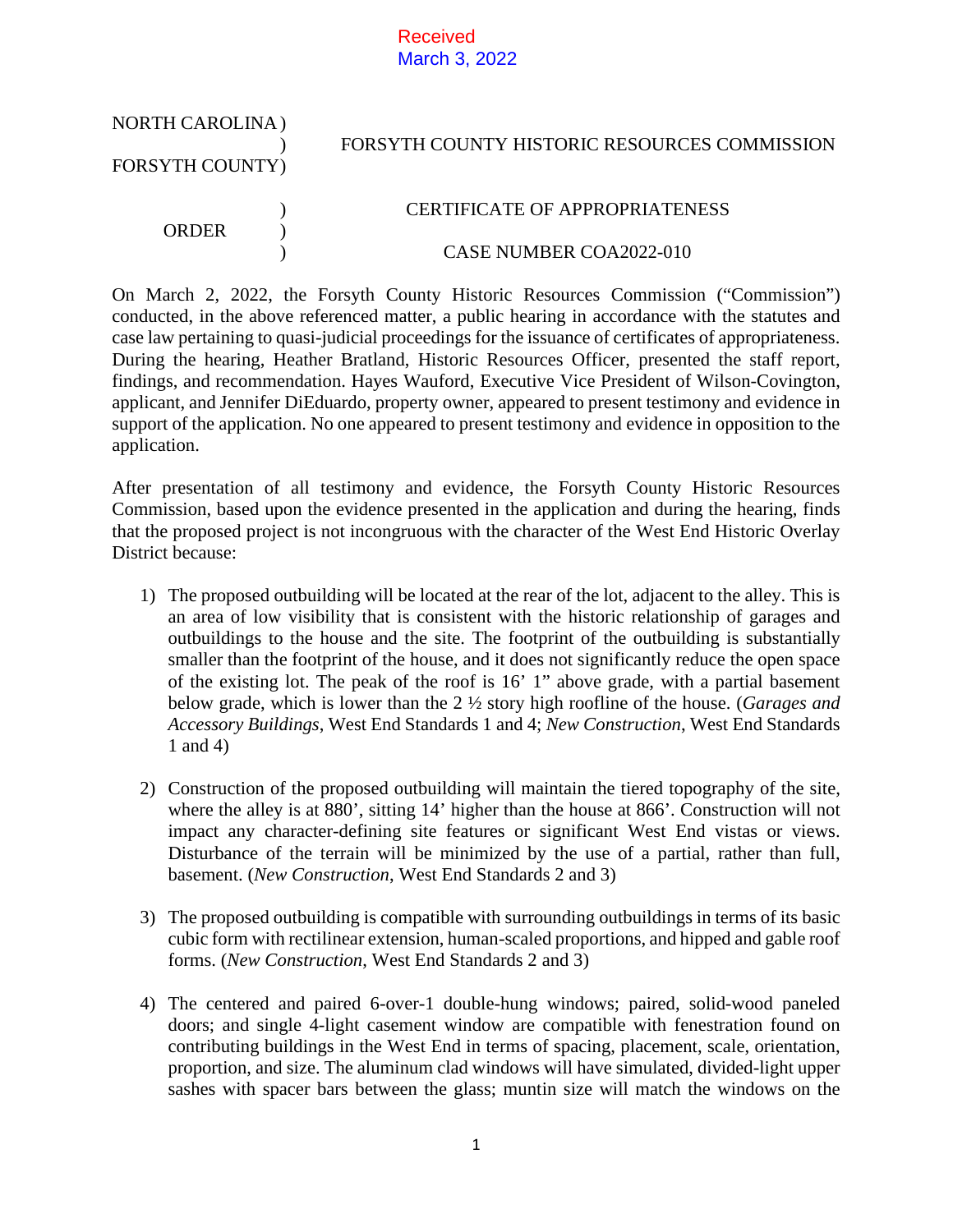## Received March 3, 2022

house. The doors and windows are compatible with the house and contributing West End buildings in terms of material, proportion, pattern, and detail. (*New Construction*, West End Standards 5 and 6)

- 5) The brick foundation and basement walls will be constructed from a blend of Old Carolina brick to match the foundation of the house. The upper walls will be clad with painted, smooth-finished Hardie Plank lap siding with a 5" exposure to match the house. The roof will be clad with architectural shingles to match the house. The posts, trim, and lattice will be painted, millable PVC with a smooth finish to match the profiles and dimensions of the trim on the house. The pent roof over the basement doors will be finished with wooden brackets and exposed wooden rafters with tails, a detail common to Craftsman buildings in the West End. The open carport ceiling will be painted, tongue-and-groove beadboard, a traditional porch ceiling treatment found throughout the West End. The metal and glass, Craftsman-style light fixtures are consistent with fixtures found on contributing buildings in the West End. The materials and finishes for the proposed outbuilding are compatible with the special character of the West End in terms of scale, module, pattern, detail, texture, and finish. However, the modern composition of the materials will differentiate the proposed outbuilding from original outbuildings in the West End. (*New Construction*, West End Standards 7 and 8)
- 6) Two new stairways will navigate the slope from the carport down to the basement, and then to the rear yard. The proposed stairways will be constructed of concrete with concrete sidewalls. A simple painted metal railing will be located to one side of the longer stair run. The stairs are scaled to the size of the carport and follow the natural topography; neither the stairs nor the railing will have an impact on any historic site features. (*Walkways and Steps*, West End Standard 7; *Railings in the Landscape*, West End Standard 3)
- 7) A 2'-high brick retaining wall will allow for the creation of a flat area approximately 4' deep in front of the doors to the basement of the outbuilding. The wall will have a minimal impact on the site topography and will not impact any historic site features. It is compatible with the site in setback, size, height, and scale. (*Retaining and Other Landscaping Walls*, West End Standards 5 and 9)

Based on the preceding findings, the Forsyth County Historic Resources Commission hereby approves COA2022-010 at the Dr. Eugene P. Gray House, located at 914 West End Boulevard (PIN 6825-75-2421), within the West End Historic Overlay District, with the following conditions:

- 1) The applicant shall receive, prior to commencement of the work, all other required permits or permissions from governmental agencies;
- 2) Commission staff shall review and approve any revisions or deviations to any portion of the as-submitted work, that qualifies as a minor work, prior to commencement of that portion of the project; and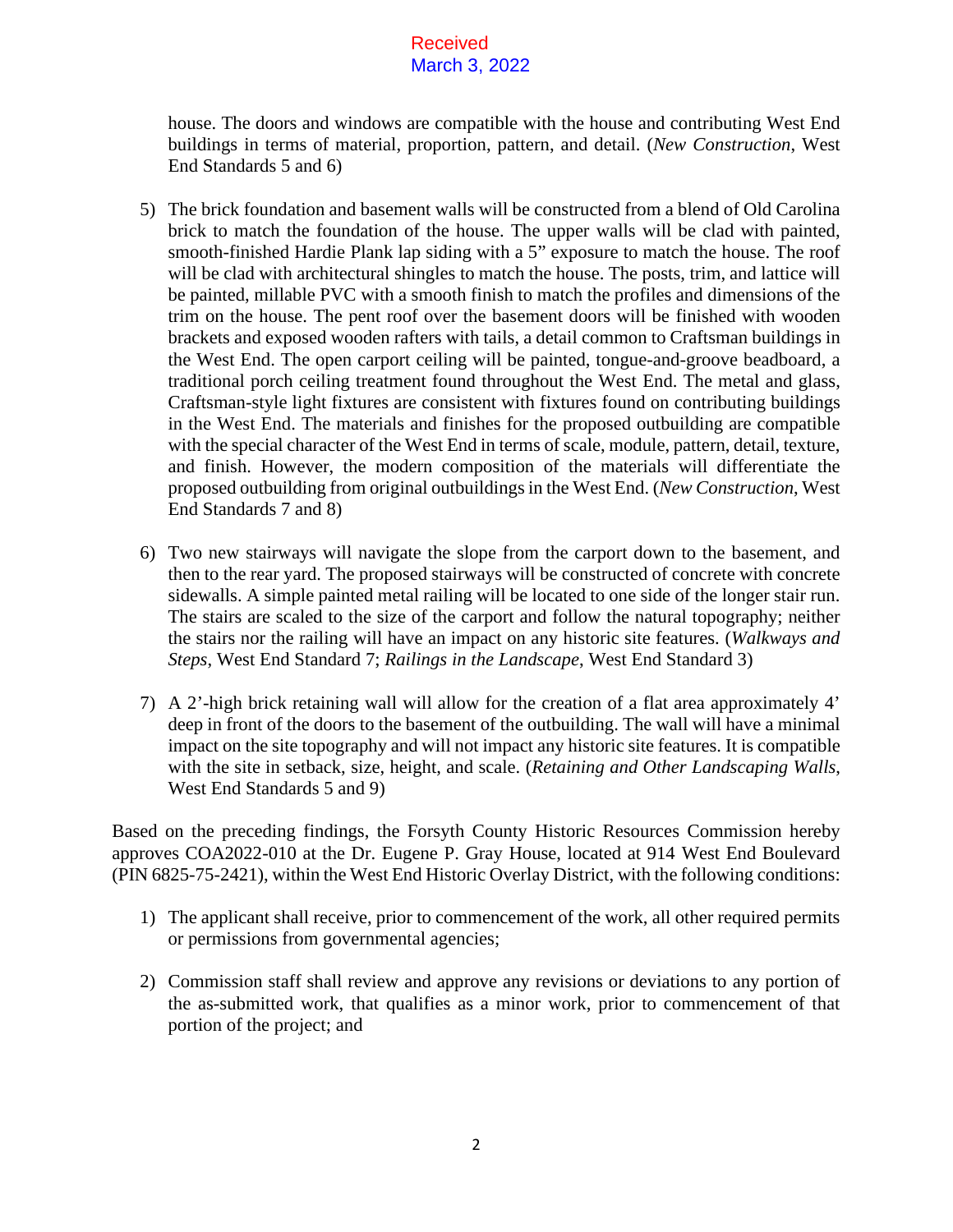Received March 3, 2022

3) The applicant shall submit the Certificate of Appropriateness Request for Certification of Completed Work and photo documentation of the completed project to HRC staff within ten (10) days of its completion.

This the third day of March, 2022.

Mary Catherine Berry  $\overline{C}$  , where  $\overline{C}$ 

Mary Catherine Berry, Chair Forsyth County Historic Resources Commission